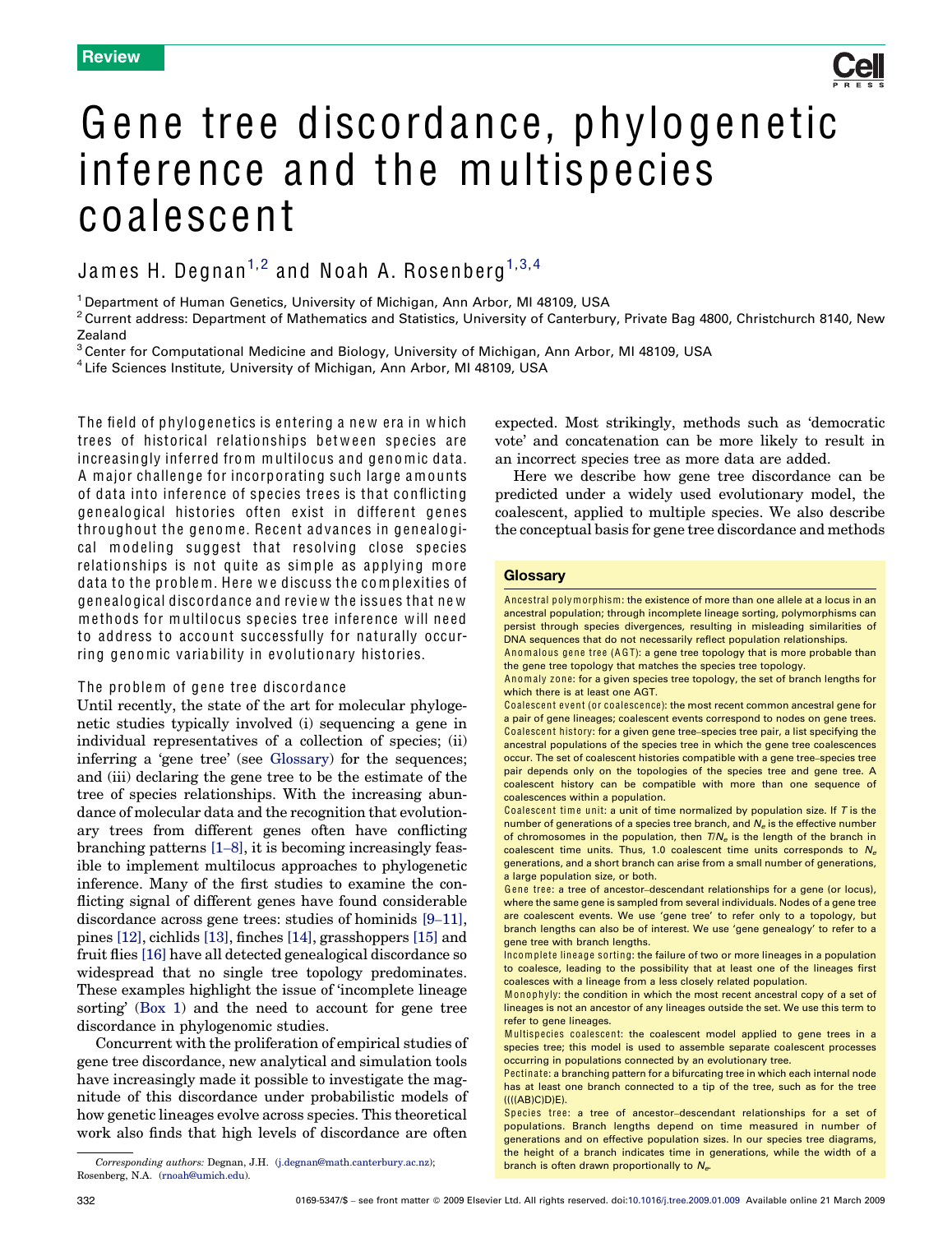#### Box 1. Incomplete lineage sorting

'Lineage sorting' and 'incomplete lineage sorting' are used in several ways by different authors. Some authors (including us) use them primarily as descriptions of particular types of genealogical pattern. Other authors use them to describe a process that explains the gene tree discordance detected in genetic data, and require that genetic data be investigated before the terms apply. Still others describe 'lineage sorting' as 'complete' when polymorphism no longer exists at a locus in descendant populations [\[22,75\].](#page-7-0) The term 'hemiplasy' has been suggested [\[76\]](#page-8-0) for gene tree incongruence specifically caused by incomplete lineage sorting when ancestral polymorphism is retained through speciation events.

An important insight from coalescent theory is that ancestry of lineages can be modeled independently of the process of mutation [\[18\]](#page-7-0). Thus, incongruent gene trees can occur even without ancestral polymorphism – or without any present-day polymorphism. Although detecting gene tree incongruence (or incomplete lineage sorting) does depend on the occurrence of mutations, detectability is conceptually distinct from whether incongruence (or incomplete lineage sorting) exists. Because gene trees are expected to sometimes disagree with the species tree independently of the existence of polymorphism, we suggest that 'incomplete lineage sorting' be used only to refer to failures of lineages in a population to coalesce. Whether such failures result in incongruent gene trees depends on coalescences in ancestral populations. With this definition, incongruence is not built into the concept of incomplete lineage sorting, and the usage parallels the way HGT, gene duplication, hybridization, recombination, natural selection and other phenomena are cited as potential causes of gene tree incongruence.

for obtaining gene tree probabilities given a species tree. We discuss implications of gene tree discordance and the 'multispecies coalescent' for experimental design, and review new approaches that allow for high levels of gene tree discordance when inferring species trees. Finally, we conclude with a proposed list of questions for framing future investigations of gene tree discordance, incomplete lineage sorting and multilocus phylogenetics.

#### The multispecies coalescent

Coalescent theory [\[1,2,17\],](#page-7-0) which models genealogies within populations, can be used to investigate probabilities that gene trees have branching patterns (topologies) that differ from a species tree topology. The basic model, which we call the 'multispecies coalescent,' generalizes the Wright-Fisher model of genetic drift [\[18](#page-7-0)–20], applying it to multiple populations connected by an evolutionary tree.

The coalescent for a single population traces the ancestries of a subset of individual copies of a gene backward in time from the present. [Figure 1a](#page-1-0) depicts a population shaded in blue with five (haploid) individuals, tracing the ancestries of three of the individuals back ten generations. The population is assumed to have constant size and nonoverlapping generations. Each gene is copied from a random 'parental' gene in the previous generation. The coalescent model approximates the process of choosing random parents backward in time when the population size is large relative to the number of sampled lineages [18–[20\]](#page-7-0).

<span id="page-1-0"></span>In population genetics, the coalescent is typically applied to several individuals sampled from one population. In phylogenetics, individuals from the same population are usually assumed to be similar compared to the differences that exist among populations (or species) and, often, only one individual is sampled per population.



Figure 1. The multispecies coalescent. Each dot represents an individual gene copy, with each row representing one generation. Lines connect an individual gene copy to its ancestor in the previous generation, one row higher. The width of a population represents the population size, and the height represents time measured in generations. (a) The coalescent in several populations. The four populations shaded pink each have only one lineage (gene copy) sampled per species. (b) Populations arranged by evolutionary relationships. Because the lineage ancestral to the gene sampled from population C fails to coalesce in the population in yellow, this lineage can coalesce with the D lineage before coalescing with the lineage ancestral to the lineages sampled from populations A and B. Consequently, the gene tree topology is ((AB)(CD)), whereas the species tree topology is (((AB)C)D). (c) A gene tree in a species tree, obtained by ignoring individuals that are not ancestral to individuals in the sample.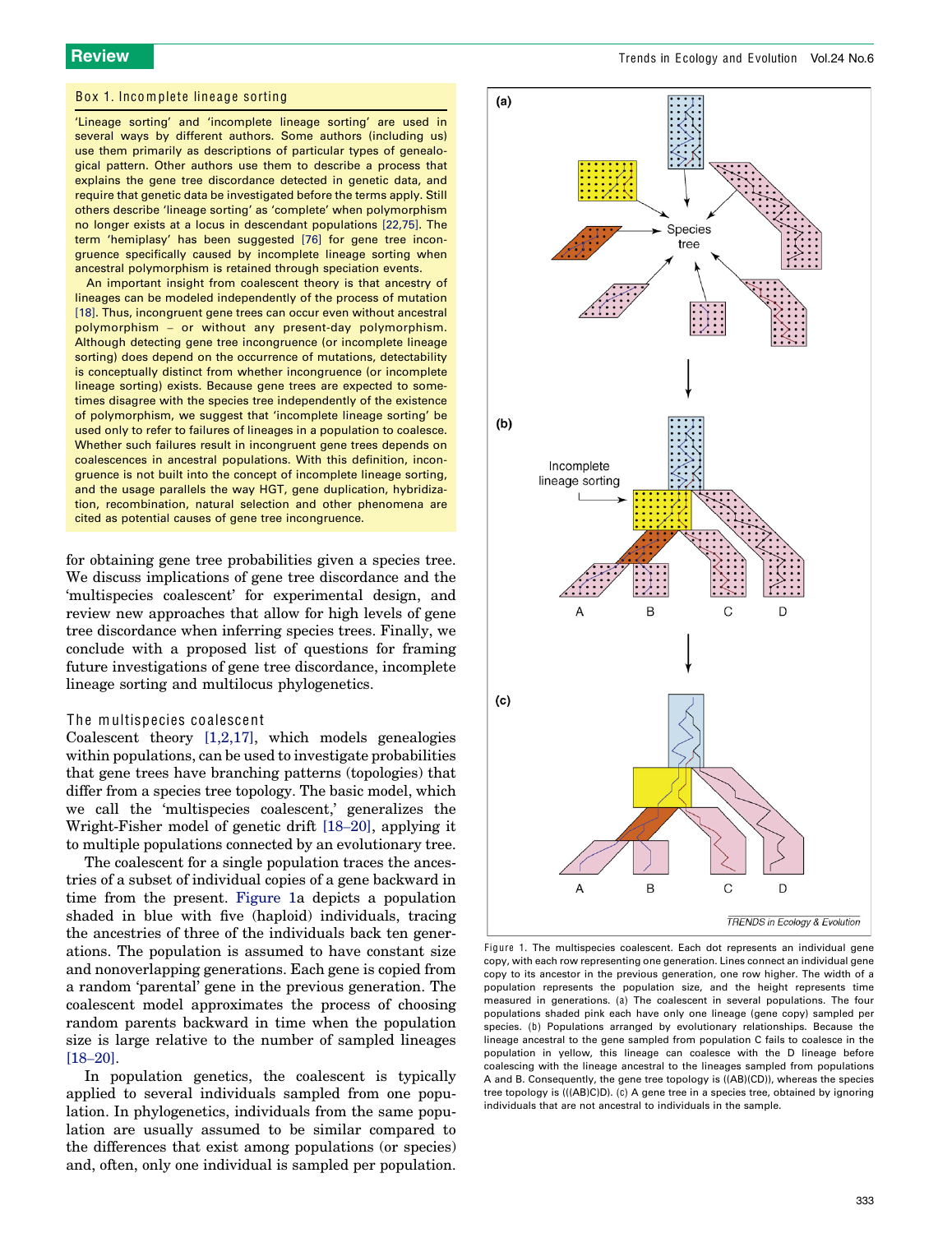

Figure 2. Sources of gene tree-species tree discordance other than incomplete lineage sorting. (a) HGT: a lineage jumps from the population ancestral to A and B to the population ancestral to C, leading to the gene tree (A(BC)). (b) Gene duplication and loss: through extinction of lineages, gene duplication can produce apparent relationships incongruent with the species tree. Even if paralogs are not lost, the sampling of lineages that are not true orthologs can cause lineages from A and C to appear more closely related to each other than either is to B. (c) Hybridization causes some genes sampled from species B to descend from the population ancestral to A and B, whereas others descend from the population ancestral to B and C. The two gene trees depicted in (c) are ((AB)C) (black) and (A(BC)) (orange). Hybridization affects whole genomes, whereas HGT typically affects only small DNA segments. (d) Recombination can lead to different histories for neighboring segments within a gene. For the DNA segment depicted in black, the gene tree is ((AB)C), but for the segment in white, the gene tree is ((AC)B).

However, the coalescent still applies because two or more lineages can coexist in the same ancestral population ([Figure 1b](#page-1-0),c). For studies of closely related populations, differences among genes from separate populations can be similar in magnitude to differences among genes within a population; consequently, multiple gene copies (alleles) per population are often sampled [\[21,22\].](#page-7-0)

Considering multiple populations, the multispecies coalescent can be used to describe a probability distribution of random gene trees that evolve along the branches of a species tree [\[1,2,5,23](#page-7-0)–27]. Gene lineages from different species trace backward through time, finding common ancestors at rates specified by the model. Coalescences of gene lineages from separate species can only occur more anciently than the splitting times of the species to which they belong.

In its simplest form for a non-recombining locus, the multispecies coalescent inherits many of the assumptions of the Wright–Fisher model: constant effective population sizes  $(N_e)$  within (but not necessarily across) populations; neutral evolution for the loci modeled; no structure within populations; and random joining of lineages backward in time, so that all pairs of lineages in a population are equally likely to coalesce. It also accommodates multiple individuals (alleles or lineages) sampled per species [\[23,24,28](#page-7-0)–31].

#### Box 2. Coalescent time units

Branch lengths on species trees, measured in coalescent time units, depend on both the number of generations and  $N_e$ . Thus, a small number of generations need not produce a branch that is short in coalescent time units ([Table I\)](#page-2-0). For example, with 10 000 diploid individuals or  $N_e = 20000$  chromosomes, if the length of time is  $T = 100000$  generations, then the branch length is  $T/N_e = 100000/$ 20 000 = 5.0 coalescent time units. For the same number of generations,  $N_e$  = 100 000 diploid individuals would imply a branch length of 0.5 coalescent time units.

Gene tree branch lengths are often measured in terms of the expected number of mutations. For diploids, branch lengths in coalescent time units can be converted into mutation units by multiplying by  $\theta/2$ , where  $\theta = 2N_{e\mu}$  and  $\mu$  is the mutation rate per site per generation. This computation works because  $(\theta/2) \cdot T/N_e = \mu T$ , the expected number of mutations that occur in T generations. (If  $2N_e$  is used as the effective population size,  $\theta = 4N_{e\mu}$  and  $(\theta/2) \cdot T/(2N_e) = \mu T$ .) For example, if  $\theta = 0.01$ , 0.5 coalescent time units corresponds to  $(0.01)(0.5/2) = 0.0025$  mutation units. This corresponds to an expected 2.5 mutations per 1000 sites along this branch. Mutation units can be converted into coalescent time units by dividing by  $\theta/2$ .

What branch lengths on species trees occur in real data? For the species tree (((HC)G)O) for human, gorilla, chimpanzee and orangutan, using an estimated time from the gorilla divergence to the split between humans and chimps of 1.2 million years, and  $N_d/2$  = 24 600 individuals (= 49 200 for the number of autosomal gene copies) and a generation time of 20 years [\[30\],](#page-7-0) this value corresponds to 1 200 000/60 000 generations and, therefore, to 60 000/49 200  $\approx$  1.2 coalescent time units. A similar calculation yields  $\sim$ 4.2 coalescent time units separating the branch leading to orangutans from the most recent common ancestor of humans, chimpanzees and gorillas. Shorter coalescent branch lengths can occur with larger population sizes and faster population divergences. Passerina buntings have been estimated to have  $N_e$  near 1 000 000 individuals and intervals between speciation events as small as  $\sim$ 100 000 generations [\[63\],](#page-8-0) suggesting branches as short as 0.05 coalescent time units.

Probabilities of gene tree topologies ([online Supplementary Box](#page-7-0) [S1\)](#page-7-0) given species trees with branch lengths can be calculated using the program COAL [\[25\]](#page-7-0) by enumerating coalescent histories [\[77,78\].](#page-8-0) Using the species tree (((HC)G)O) and branch lengths based on Ref. [\[30\]](#page-7-0) yields probabilities of 0.79 for the gene tree (((HC)G)O) and 0.099 for each of the gene trees (((HG)C)O) and (((CG)H)O). These values agree closely with a genome-wide analysis using  $\sim$ 12 000 genes [\[11\].](#page-7-0)

Table I. Coalescent time units for different combinations of  $N_e$  and number of generations

<span id="page-2-0"></span>

| Number of generations | $N_e$  |        |                 |         |         |
|-----------------------|--------|--------|-----------------|---------|---------|
|                       | 10 000 | 50 000 | 100 000         | 500 000 | 1000000 |
| 10 000                |        | 0.2    | 0.1             | 0.02    | 0.01    |
| 50 000                |        |        | 0.5             | 0.1     | 0.05    |
| 100 000               | 10     |        |                 | 0.2     | 0.1     |
| 500 000               | 50     | 10     |                 |         | 0.5     |
| 1000000               | 100    | 20     | 10 <sup>°</sup> |         |         |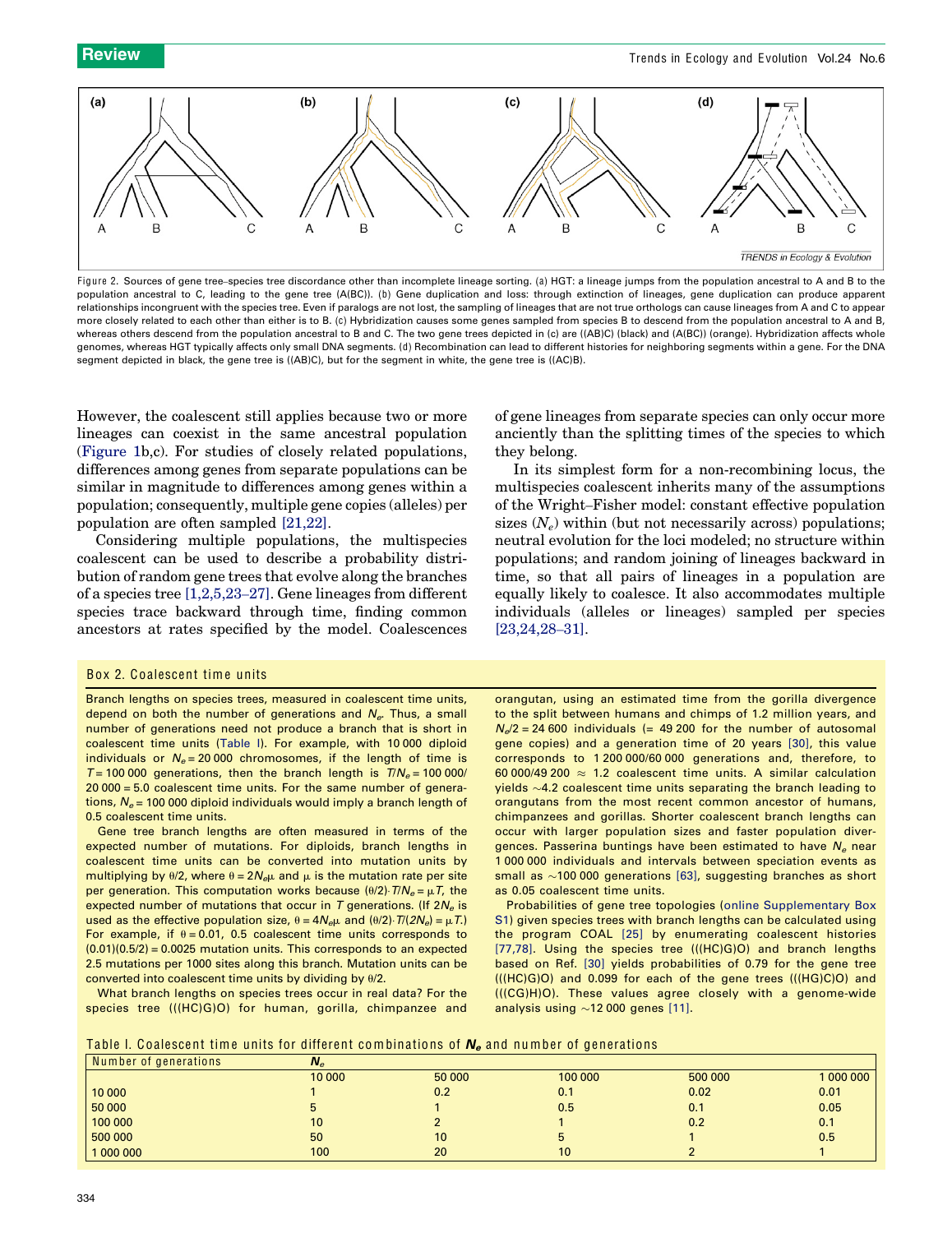The multispecies coalescent is perhaps the simplest model available for making quantitative predictions about probabilities of gene trees, and it generalizes a standard model used for within-species population-genetic data [\[18](#page-7-0)– [20,32,33\]](#page-7-0). When exact predictions are difficult, gene trees can be easily simulated under the model. Additionally, the multispecies coalescent can serve as a baseline for investigating diverse causes of gene tree discordance ([Figure 2\)](#page-2-0). The model has also been extended to include withinspecies migration [34–[36\]](#page-7-0), hybridization [\[37\]](#page-7-0), horizontal gene transfer (HGT) between species [\[38\]](#page-7-0) and recombination [\[27,39,40\]](#page-7-0). This flexibility makes the coalescent particularly useful for multispecies studies and provides a natural model for gene tree discordance.

#### Conceptual basis for discordance

Given enough time measured in coalescent time units [\(Box](#page-2-0) [2\)](#page-2-0), lineages within a population coalesce with high probability. After  $\sim 5N_e$  generations along species tree branches, where  $N_e$  is the effective number of chromosomes, lineages are likely to have coalesced within each population, and monophyly of lineages (and, therefore, congruence between gene trees and the species tree) is probable [\[3,25,29,41,42\].](#page-7-0) With shorter branches, multiple gene lineages tend to persist into deeper portions of the species tree. Coalescences can then occur between lineages

that are not from the most closely related species, resulting in discordant gene trees: lineages do not necessarily 'sort' by species when they are coalescing, and 'incomplete lineage sorting' becomes probable [\(Figure 1](#page-1-0)b).

Although incomplete lineage sorting is typical of shallow species trees, where taxa are closely related and the root of the tree is recent, it can also occur in deep phylogenies. For some combinations of branching patterns and branch lengths, lineages are likely to sort in a way that violates monophyly of lineages for a species deep in the tree [\[21,43\]](#page-7-0). A disagreement between the gene and species tree topologies can get 'stuck' deep in the past, leading to discordance in the present. This phenomenon requires some short branches, possibly only one, deep in the tree.

Good candidates for ancient incomplete lineage sorting are ancient rapid radiations [\[44\]](#page-7-0), in which short ancient species tree branches are likely to be common. Potential examples include the early period in bird evolution [\[45\]](#page-7-0), the radiation of South American rodents [\[46\]](#page-7-0) and the more recent radiations of Drosophila [\[16\]](#page-7-0) and cichlids [\[13\]](#page-7-0). Lineage sorting has also been cited as a possible explanation for gene tree conflict in deeper phylogenies, such as in the most ancient splits within the mammals [\[47\];](#page-7-0) however, in such cases, divergence time estimates can be too uncertain to be confident that incomplete lineage sorting is likely. Short branches can also be less likely in deep phylogenies:



<span id="page-3-0"></span>Figure 3. Gene tree distributions for pectinate species trees. The species tree is shown above each distribution. The total tree depth is fixed at 1.0 coalescent time units, including external branches, although only internal branch lengths are used to calculate gene tree probabilities when one lineage is sampled per species. (a,b) For four and five taxa, the most probable gene tree matches the species tree. (c,d) For six and seven taxa, the most probable gene tree is an AGT. For each plot, the gene tree topologies are ranked by their probabilities. Thus, in (a) and (b), the leftmost gene tree probabilities correspond to the (((AB)C)D) and ((((AB)C)D)E) topologies, respectively. In (c), the leftmost gene tree probability corresponds to ((((AB)C)D)(EF)). In (d), the most probable gene tree is (((((AB)C)D)E)(FG)), and the matching gene tree is the sixth most probable tree. For (c) and (d), only the 105 most probable gene trees are shown.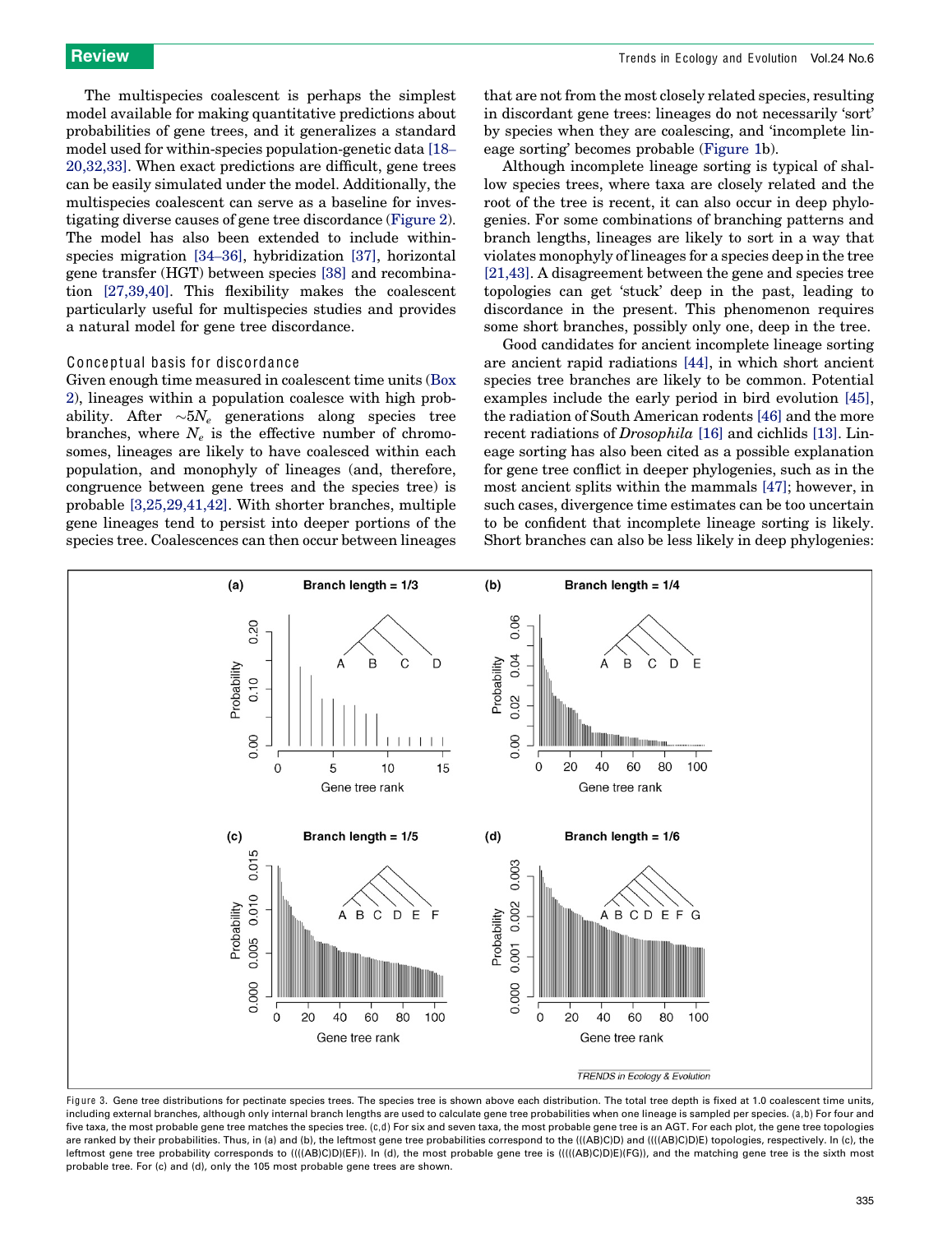sampled taxa can be more distantly related than for shallower phylogenies, and extinction can lengthen branches deep in the tree, reducing the likelihood of incomplete lineage sorting.

In molecular data, gene tree discordance owing to incomplete lineage sorting is generally detected by analysis of segregating sites in aligned DNA sequences. However, we emphasize that the multispecies coalescent examines the underlying discordance of gene and species trees separately from mutation models used during data analysis that can also cause inferred gene trees to disagree with the species tree. Thus, even correctly inferred gene trees do not necessarily match the species tree. It is therefore useful to know the properties of underlying gene trees independently of difficulties inherent in inferring these trees from molecular data.

#### Gene tree probabilities

Probability calculations for properties of gene trees given a species tree are important for understanding the magnitude of genealogical discordance, for predicting the behavior of phylogenetic algorithms and for assessing the fit of the multispecies coalescent. Such computations rely on the concept of coalescent histories, which for a given gene tree and species tree topology represent the sequences of species tree branches on which gene tree coalescences can occur (online Supplementary Box S1). By considering all possible gene tree topologies for a given species tree with specified branch lengths, we can compute a full probability distribution of gene trees (online Supplementary Box S1). Each species tree topology with a set of branch lengths has a characteristic gene tree probability distribution; thus, the species tree with branch lengths can be considered a parameter for the gene tree distribution [\[25\]](#page-7-0). For pectinate species trees, [Figure 3](#page-3-0) shows these gene tree distributions for different numbers of taxa when the total tree depth is 1.0 coalescent time units. Holding tree depth constant, sampling more taxa increases the discordance, leading to lower gene tree probabilities and less peaked distributions.

The symmetries in gene tree distributions can facilitate the use of gene trees for testing the coalescent model and estimating species tree branch lengths [\(Box 3\)](#page-4-0). For example, if the species tree has topology (((AB)C)D), then the probabilities of gene trees  $(((BC)A)D)$  and  $(((AC)B)D)$ are identical. A study of great apes [\[11\]](#page-7-0) found that among 11 945 gene trees with high posterior probability, 76.6% supported the ((human,chimp),gorilla) relationship, whereas 11.5% and 11.4% supported the ((chimp, gorilla),human) and ((human,gorilla),chimp) relationships, respectively. These results are potentially compatible with the multispecies coalescent when there is a long separation between the split of orangutan (which has the role of species 'D') and the divergence of the other great apes, but a short interval between the separation of gorillas and the human–chimpanzee split.

<span id="page-4-0"></span>One surprising property of gene tree distributions is that the most probable gene tree topology need not match the species tree topology. For example, in the six- and seven-taxon distributions in [Figure 3](#page-3-0), the most probable gene trees are ((((AB)C)D)(EF)) and (((((AB)C)D)E)(FG)),

#### Box 3. Testing the multispecies coalescent

The multispecies coalescent predicts certain distributions of gene tree frequencies. Only specific distributions are compatible with any particular species tree topology. For example, for three species, the most probable gene tree is expected to match the species tree, whereas the two non-matching topologies are expected to be equally frequent [\[4,20\]](#page-7-0). Processes such as natural selection, non-independence of loci, ancestral population subdivision [\[79,80\]](#page-8-0) and hybridization can cause gene tree distributions to differ from the distribution expected under the multispecies coalescent. Although compatibility with the multispecies coalescent does not rule out the possibility that factors other than incomplete lineage sorting contribute to gene tree conflict, gene tree patterns can be used in a goodness-of-fit test for the multispecies coalescent.

A study of 30 loci in three in-group Australian grassfinch species found 16 gene trees with topology ((acuticauda, hecki), cincta), seven gene trees with topology ((acuticauda, cincta), hecki) and five gene trees with topology ((cincta,hecki), acuticauda) [\[14\]](#page-7-0). Are these data compatible with the multispecies coalescent? One way to test for such compatibility is to determine whether a species tree exists that could be consistent with these data. Because the ((a,h),c) gene tree is the most frequent and there are only three taxa, it has the highest likelihood of matching the species tree. Assuming that the species tree has topology ((a,h),c), the probability that a gene tree has the topology ((a,h),c) is  $1 - (2/3)e^{-t}$ , and gene tree topologies ((a,c),h) and ((c,h),a) both have probability  $e^{-t}/3$  [\[4,20\]](#page-7-0). Using these probabilities, and ignoring two loci with unresolved estimated gene trees, the ML value for t is  $\sim$ 0.442 [\[20\].](#page-7-0) Using this value for t and the assumed species tree ((a,h),c), we can compute the expected number of times each topology would occur in a sample of 28 gene trees. These values are 16.002 for  $((a,h),c)$  and 5.999 for  $((a,c),h)$  and  $((c,h),a)$ . A chi-square test can be used to assess goodness of fit by comparing the observed and expected numbers of gene trees for each topology:

$$
X^{2} = \sum_{i} \frac{(Observed_{i} - Ex \cdot pected_{i})^{2}}{Ex \cdot pected_{i}}
$$
  
=  $\frac{(16 - 16.002)^{2}}{16.002} + \frac{(7 - 5.999)^{2}}{5.999} + \frac{(5 - 5.999)^{2}}{5.999} = 0.333.$ 

The probability of observing  $X^2$  this large or larger (the P value) is  $\sim$ 0.56, so the data are compatible with the multispecies coalescent. The test uses one degree of freedom, because only one free parameter (the species tree internal branch length) determines all gene tree probabilities. A species tree topology with n taxa has  $n - 2$ parameters (internal branch lengths) that determine the gene tree distribution when one individual is sampled per species [\[25\]](#page-7-0).

respectively, which have different topologies from the (pectinate) species trees. We have termed gene trees that are more probable than the gene tree that matches the species tree 'anomalous gene trees' (AGTs) and, for a given species tree topology, we call the region of branch length space that gives rise to AGTs the 'anomaly zone' [\[26\]](#page-7-0). An unexpected result is that for all species tree topologies with five or more taxa, and for pectinate topologies with four taxa, there exist choices of branch lengths for which AGTs occur.

The existence of AGTs implies that the most commonly observed gene tree in a genome-wide collection might not match the species tree. The problem of AGTs is not expected to diminish as the number of taxa increases. For example, when the internal branches have equal length, the maximum value of the shared branch length that still yields an AGT increases from 0.1568 coalescent time units ([Box 2\)](#page-2-0) for four taxa to 0.1934 coalescent time units for five taxa [\[48\]](#page-7-0); thus, with more taxa, branches can become longer while remaining in the anomaly zone.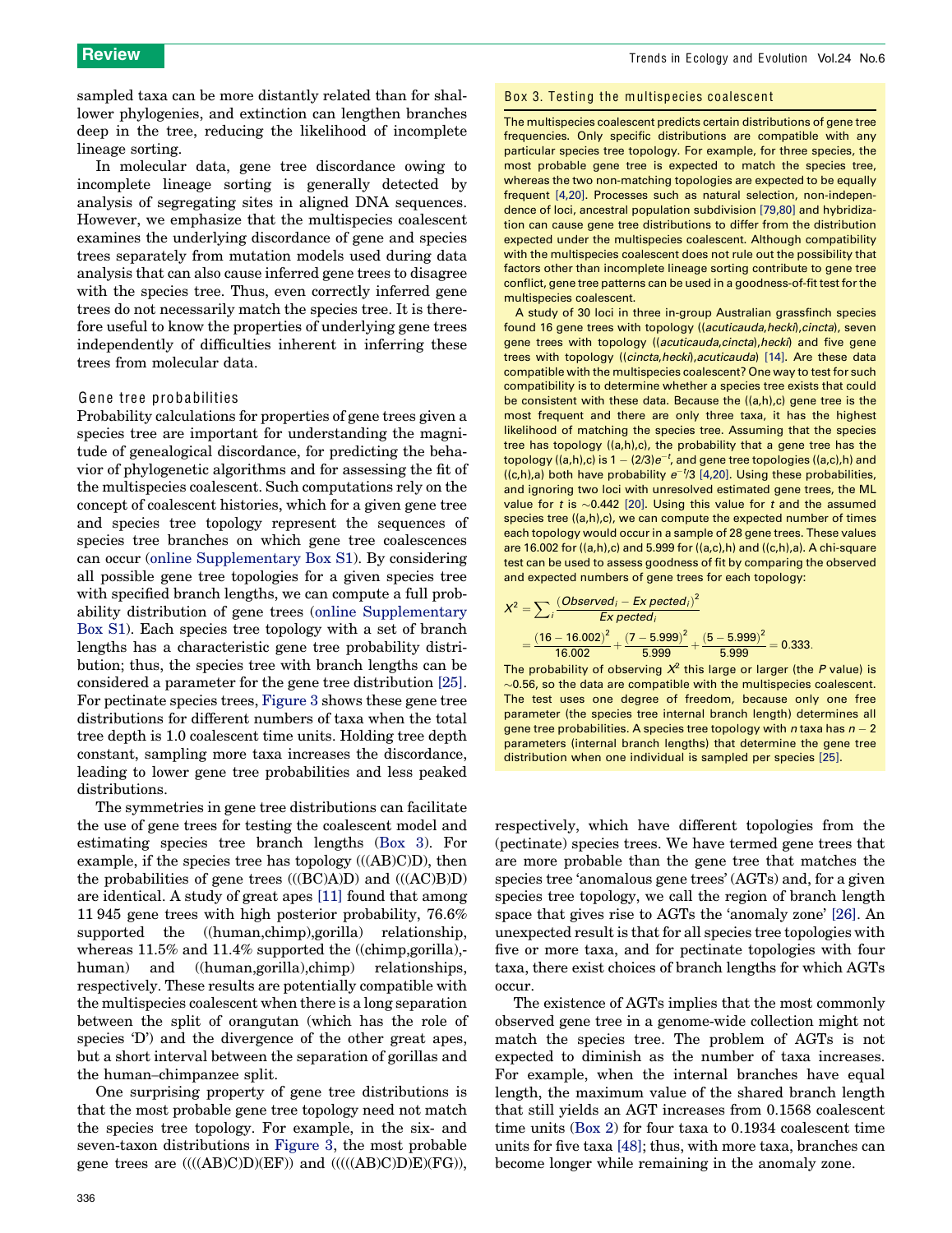AGTs are more likely when at least some short branches occur in the species tree, such as in a rapid species radiation [\[44\]](#page-7-0) or in a sample of closely related populations. Although it is currently unknown how often AGTs arise, it is sensible to use species tree inference procedures that perform well when they do occur; thus, scenarios in the anomaly zone can provide a useful set of parameter values for testing new methods for species tree inference.

#### Species tree inference

Discordant gene trees contain information about features of the species tree, such as its topology, divergence times and population sizes. Conflicting gene trees therefore provide a basis for inferring species trees using procedures that do not simply equate the estimated species tree with a single estimated gene tree. A desirable property for methods that estimate species trees is statistical consistency: an estimator should converge on the true species tree as more individuals, longer DNA sequences or more genes are added. An algorithm should further be computationally tractable and should produce reasonable estimates with data of feasible size. Existing methods exhibit these features in varying degrees.

#### Consensus and concatenation

Perhaps the most straightforward method of inferring species trees from multilocus data is the 'democratic vote' procedure, in which the most commonly occurring gene tree topology is used as the estimate of the species tree. Under the multispecies coalescent, this method is statistically consistent for three-taxon trees [\[9,10,49\]](#page-7-0). However, it can converge on an incorrect estimate when four or more taxa are present and an AGT exists, and it can be sensitive to sampling variation for small numbers of loci. Because the democratic vote procedure can produce misleading results, inferring species trees from multilocus data requires a more nuanced approach than simply increasing the number of loci. Two popular perspectives are the approaches of separate and combined analysis, represented by consensus methods [\[32,50,51\]](#page-7-0) and concatenation of sequences [\[10,52,53\].](#page-7-0) Consensus and concatenation are attractive because they can reuse existing software. However, they do not explicitly model relationships between gene trees and species trees.

Consensus methods construct a tree that summarizes input trees defined on the same set of taxa (supertree methods are used if the input trees have overlapping but nonidentical sets of taxa [\[54\]\)](#page-8-0). Many consensus algorithms exist [\[50\]](#page-7-0), some of which have favorable theoretical properties when applied to separate gene trees [\[55\]](#page-8-0). Rooted triple consensus [\[56\]](#page-8-0) (approximately) constructs the tree that is most compatible with the most frequently occurring relationships for taxa taken in groups of three. Although the most frequently occurring gene tree considered on all taxa can be misleading, rooted triple consensus is motivated by the fact that the most frequently occurring threetaxon trees over all loci are expected to match the relationships in the species tree for the same taxa (there are no three-taxon AGTs) [\[55\].](#page-8-0)

The concatenation approach, in which all sampled genes are concatenated for each taxon and are then analyzed as a

single 'supergene,' assumes that all the data have evolved according to a single evolutionary tree, possibly under different mutation rates and models for different sites. When recombination occurs in a genome, decoupling the evolutionary histories of different loci, this assumption is violated. As a result, concatenation ignores the occurrence of different evolutionary histories at different loci, potentially leading to overconfident support for incorrect species trees [\[57](#page-8-0)–60]. Although consensus methods do not have this same limitation in theory, a simulation-based comparison [\[51\]](#page-7-0) found concatenation to be more accurate than a consensus method, but sometimes with misleadingly high bootstrap support. Such limitations have motivated the need for new species tree inference approaches in the presence of gene tree discordance.

#### New approaches

One new method of inferring species trees involves minimizing the number of deep coalescent events [\[7,28\]](#page-7-0). In this approach, coalescence between two lineages is called 'deep' if it occurs more anciently than the most recent ancestral population from which the lineages were sampled. The inferred species tree is the one that minimizes the number of deep coalescences needed for the species tree to be compatible with each gene tree. This approach can also handle the sampling of multiple individuals per species, a strategy that, for closely related species and fixed effort, can be more informative than sampling more genes [\[28\].](#page-7-0)

A second method is maximum likelihood (ML), in which a species tree likelihood is obtained by conditioning on the gene trees at each locus and summing over all possible sets of gene trees [\[6,7\].](#page-7-0) The ML species tree can then be obtained by searching over species trees, computing the likelihood by summing over all possible gene genealogies (gene tree topologies with coalescent times) for each species tree. However, this method is computationally intensive and has only been partially developed [\[61\],](#page-8-0) although a pruning algorithm for species tree likelihoods that accounts for gene tree variation provides a substantial computational improvement [\[62\]](#page-8-0). Approximations to this type of approach have also been implemented using probabilities of gene tree topologies [\[15,63\]](#page-7-0).

ML and Bayesian methods can incorporate branch lengths and uncertainty in estimated gene genealogies. A Bayesian approach using a density for gene genealogies [\[30\]](#page-7-0), coded in the program BEST [\[31,64\]](#page-7-0), simultaneously estimates the species tree along with gene trees and performs well in cases where concatenation performs poorly [\[58\]](#page-8-0). 'Bayesian concordance factors' [\[65\]](#page-8-0) estimate the degree of conflict in a set of gene trees without assuming that a particular mechanism, such as the coalescent, explains the discordance. These two Bayesian methods take into account statistical dependency between genes.

One species tree inference method proven to be statistically consistent is the 'GLASS tree' approach [\[66\]](#page-8-0) (also called the 'maximum tree' [\[64\]\)](#page-8-0). This method updates a single-locus method [\[23\]](#page-7-0), which uses the minimum coalescent times taken over all pairs of individuals between two species, extending this strategy by also taking the minimum over multiple loci. The species tree topology is then implied by the minimum divergence times. A limitation of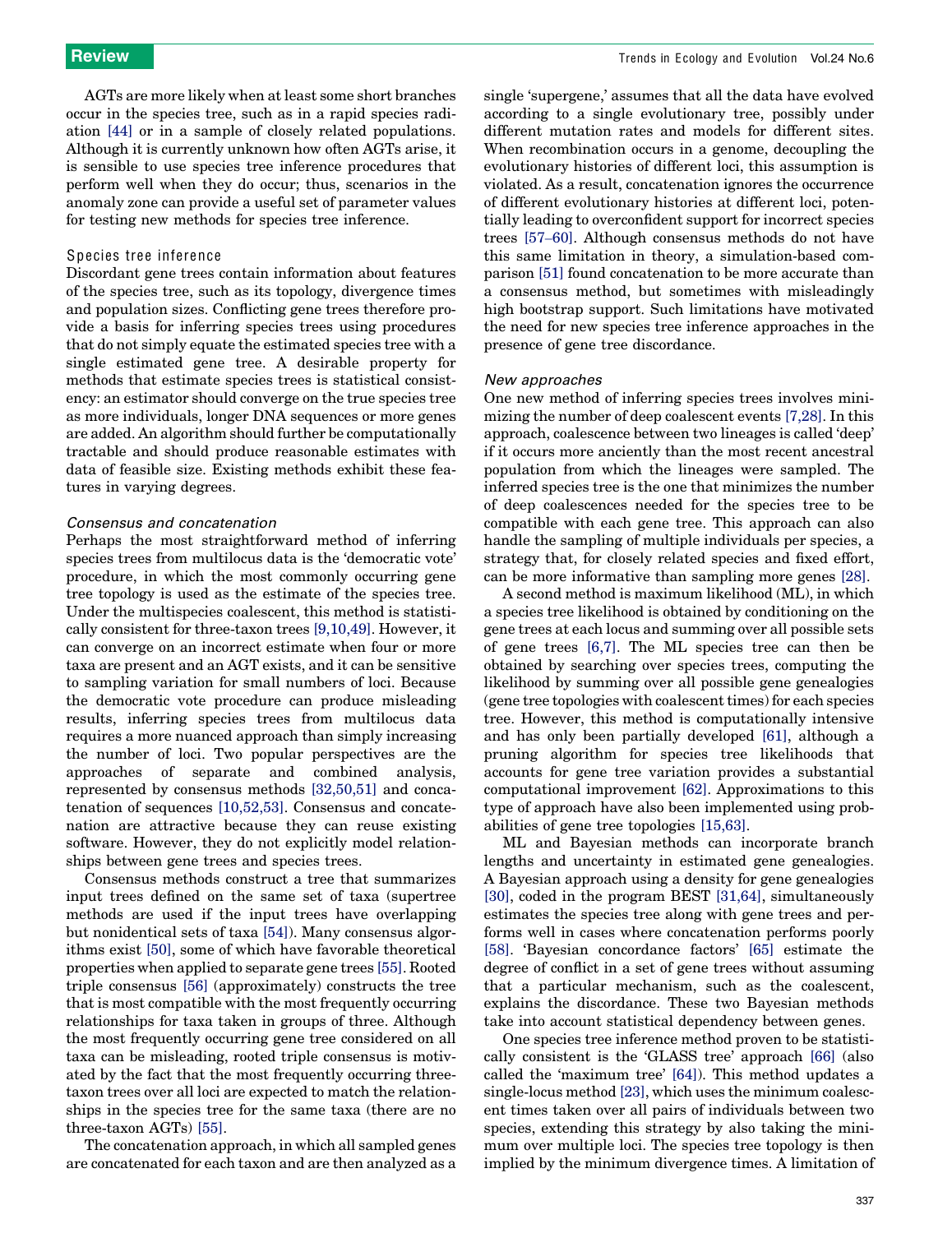this method is that its estimated divergence times are biased to be more ancient than actual divergence times, although the estimates asymptotically approach the true values. In practice, two difficulties with the method are: (i) for closely related species, lack of sequence divergence between two individuals leads to estimated coalescent times of 0 generations and, therefore, to unresolved trees; and (ii) different loci can have different mutation rates or can be non-clocklike, requiring coalescent times to be rescaled so that they can be combined to estimate a single tree.

Although diverse strategies for species tree inference are now becoming available, the relative performance of these methods given a high degree of gene tree discordance has yet to be investigated in detail, including in cases for which simpler methods, such as consensus and concatenation, perform poorly. In addition, issues such as robustness to violations of assumptions and taxon sampling in the species tree context have yet to be investigated.

#### Taxon sampling for species trees

Phylogenetic researchers have long been aware that the choice of taxa analyzed can impact the accuracy of tree estimates. Methods such as parsimony can be misled by 'long branch attraction,' in which species at tips of long branches are erroneously estimated as closely related [\[67\]](#page-8-0). Sampling more taxa can break long branches and can often produce improved phylogenetic inferences [\[68,69\]](#page-8-0), although the opposite is sometimes true [\[70,71\]](#page-8-0). Additional taxa can introduce new long branches [\[70\],](#page-8-0) and it was observed that when there was no gene tree conflict among 106 gene trees inferred from five taxa in a study of yeast [\[52\]](#page-8-0), adding a distant outgroup caused conflict among the five taxa [\[71\]](#page-8-0).

Issues of taxon sampling, concerning the choice of taxa for inclusion in phylogenetic studies, have been considered primarily for gene trees. Species trees, however, introduce new complications. Taxon sampling affects both gene tree branch lengths and species tree branch lengths. For a fixed total species tree depth, sampling taxa more densely shrinks some branches [\(Figure 3\)](#page-3-0), making gene tree discordance more likely. Furthermore, because different gene trees can occur at different loci, the effect of taxon sampling can be locus dependent; thus, taxon sampling might break long branches for some loci but not for others. As past work on taxon sampling has focused on inferring gene trees, the effects of taxon sampling on various methods of species tree inference remain unexplored.

#### Conclusions

<span id="page-6-0"></span>Conflicts between gene trees estimated at different loci have sometimes been seen as obstacles for inferring phylogenies. However, we suggest that gene tree conflict provides an opportunity to obtain information regarding the processes that have shaped organismal genomes. Researchers have used conflicting gene genealogies to infer ancestral population parameters such as population size and divergence times [\[30,72\]](#page-7-0), and to examine species divergence processes [\[11,36\].](#page-7-0) It is only recently, however, that population-genetic and phylogenetic perspectives are

#### Box 4. Outstanding questions

- (i) Which species tree estimators from multilocus data are statistically consistent, even when there are AGTs? Among consistent algorithms, which offer the fastest convergence to the species tree?
- (ii) Do computationally tractable ML algorithms exist that consistently infer the species tree while accounting for variation among gene trees?
- (iii) What are the effects of taxon sampling for methods of inferring species trees? Do improvements in gene tree estimation owing to increased taxon sampling lead to improvements in species tree estimation?
- (iv) What is the computational complexity of the evaluation of gene tree probabilities? For a given number of taxa, which gene tree–species tree combination maximizes the number of coalescent histories, and what is this maximum? If the gene tree matches the species tree, which topologies minimize and maximize the number of coalescent histories?
- (v) Is there a way of computing gene tree probabilities that does not depend linearly on the number of coalescent histories?
- (vi) For data sets with high levels of gene tree conflict, how can researchers determine whether an AGT is likely? How often do AGTs arise in real data sets?
- (vii) How sensitive are predictions under the multispecies coalescent to violations of assumptions? What outcomes are expected in cases with ancestral population structure or high levels of intragenic recombination?
- (viii) How much discordance in real data sets can be attributed to incomplete lineage sorting, hybridization, gene duplication, HGT, natural selection, recombination and sampling error? What are the best ways of distinguishing sources of discordance?
- (ix) How does heterogeneity in evolutionary processes interact with gene tree discordance in phylogenetic inference? To what extent do difficulties such as heterogeneity in sequence evolution compound the problems of gene tree discordance?
- (x) How should tradeoffs among sampling longer sequences, more genes and more individuals per species affect the design of multilocus phylogenetic studies?

being integrated in the effort to improve methods for inferring species trees.

With the increasing abundance of genomic data, it is important that phylogenetic methods take into account many loci and, therefore, many gene trees. Conflicting topologies are likely to become the norm, and the amount of gene tree discordance expected by chance under a simple neutral model can now be predicted analytically or by simulation. New ways of understanding gene trees will assist in modeling multiple sources of gene tree conflict simultaneously [\[37,38\],](#page-7-0) or in distinguishing sources of conflict, such as in deciding whether discordance is due to hybridization or incomplete lineage sorting [\[73,74\]](#page-8-0), and in judging whether discordance is more frequent than expected under a null model.

Long-standing issues about inferring species trees can now be reexamined in a new light, including problems with combining data sources, effects of taxon sampling and statistical consistency of phylogenetic estimators. Opportunities also exist for modeling, such as in relaxing the assumptions of the multispecies coalescent. The outstanding questions detailed in [Box 4](#page-6-0) could provide a useful framework for future research on gene tree discordance in phylogenetics.

In many cases, the answers to the questions posed in [Box 4](#page-6-0) will depend on the species under consideration.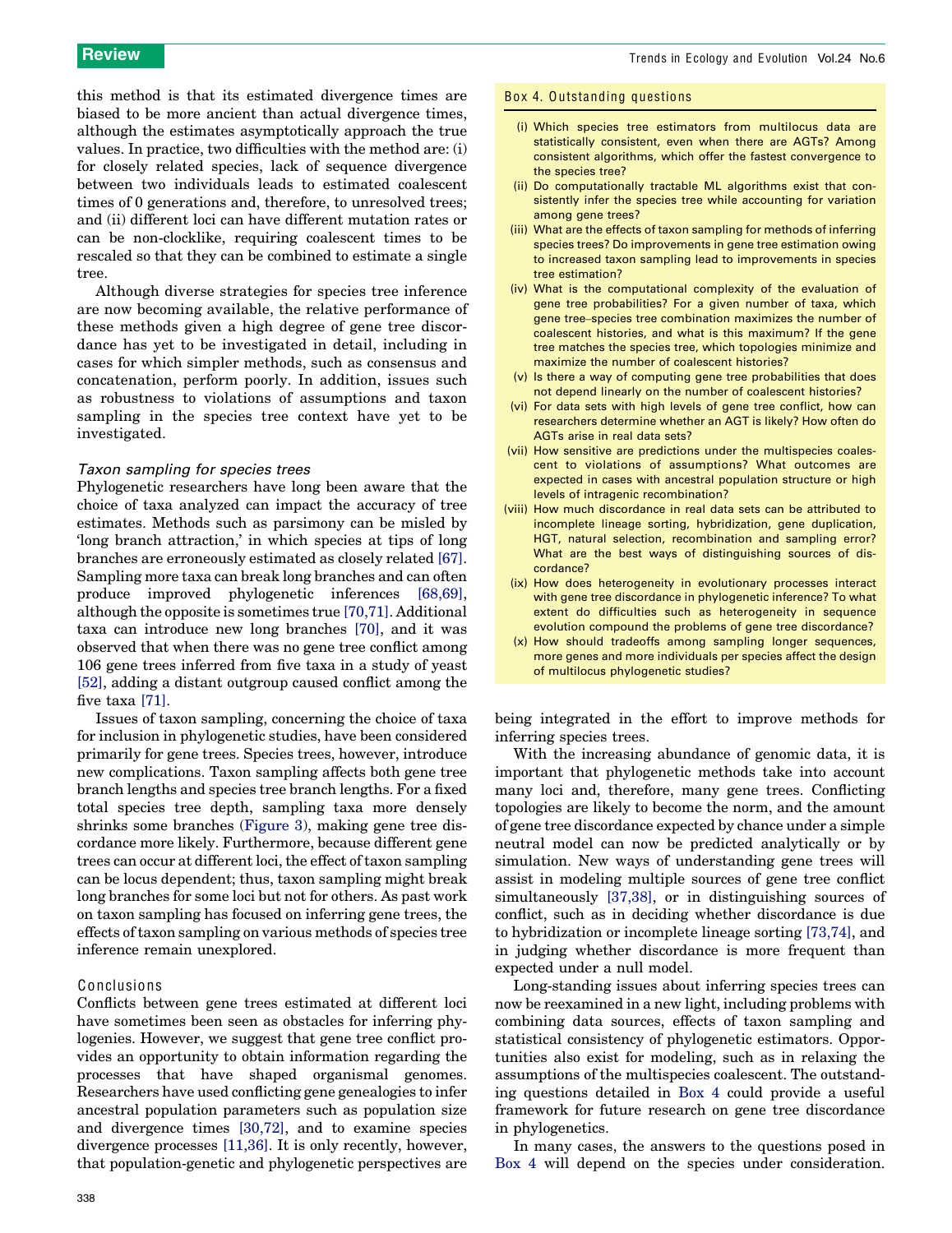Review Trends in Ecology and Evolution Vol.24 No.6

However, as the focus of molecular phylogenetics moves from gene tree inference to multilocus inference of species trees, it will be important to determine the features of underlying biological processes, experimental designs and computational methods that give rise to the best estimates of species phylogenies.

#### **Acknowledgements**

We thank M. DeGiorgio, S. Edwards, M. Slatkin and two anonymous reviewers for comments. This work was supported by grants from the National Science Foundation (DEB-0716904), the Burroughs Wellcome Foundation and the Alfred P. Sloan Foundation.

### Supplementary data

Supplementary data associated with this article can be found at [doi:10.1016/j.tree.2009.01.009.](http://dx.doi.org/10.1016/j.tree.2009.01.009)

#### References

- 1 Tajima, F. (1983) Evolutionary relationship of DNA sequences in finite populations. Genetics 105, 437–460
- 2 Hudson, R.R. (1983) Testing the constant-rate neutral allele model with protein sequence data. Evolution Int. J. Org. Evolution 37, 203– 217
- 3 Neigel, J.E. and Avise, J.C. (1986) Phylogenetic relationships of mitochondrial DNA under various demographic models of speciation. In Evolutionary Processes and Theory (Karlin, S. and Nevo, E., eds), pp. 515–534, Academic Press
- 4 Nei, M. (1987) Molecular Evolutionary Genetics. Columbia University Press
- 5 Pamilo, P. and Nei, M. (1988) Relationships between gene trees and species trees. Mol. Biol. Evol. 5, 568–583
- 6 Felsenstein, J. (1988) Phylogenies from molecular sequences: inference and reliability. Annu. Rev. Genet. 22, 521–565
- 7 Maddison, W.P. (1997) Gene trees in species trees. Syst. Biol. 46, 523– 536
- 8 Nichols, R. (2001) Gene trees and species trees are not the same. Trends Ecol. Evol. 16, 358–364
- 9 Satta, Y. et al. (2000) DNA archives and our nearest relative: the trichotomy problem revisited. Mol. Phylogenet. Evol. 14, 259–275
- 10 Chen, F-C. and Li, W-H. (2001) Genomic divergences between human and other hominoids and the effective population size of the common ancestor of humans and chimpanzees. Am. J. Hum. Genet. 68, 444–456
- 11 Ebersberger, I. et al. (2007) Mapping human genetic ancestry. Mol. Biol. Evol. 24, 2266–2276
- 12 Syring, J. et al. (2007) Widespread genealogical nonmonophyly in species of Pinus subgenus Strobus. Syst. Biol. 56, 163-181
- 13 Takahashi, K. et al. (2001) Phylogenetic relationships and ancient incomplete lineage sorting among cichlid fishes in Lake Tanganyika as revealed by analysis of the insertion of retroposons. Mol. Biol. Evol. 18, 2057–2066
- 14 Jennings, W.B. and Edwards, S.V. (2005) Speciational history of Australian grassfinches (Poephila) inferred from thirty gene trees. Evolution Int. J. Org. Evolution 59, 2033–2047
- 15 Carstens, B.C. and Knowles, L.L. (2007) Estimating species phylogeny from gene-tree probabilities despite incomplete lineage sorting: an example from Melanoplus grasshoppers. Syst. Biol. 56, 400–411
- 16 Pollard, D.A. et al. (2006) Widespread discordance of gene trees with species tree in Drosophila: evidence for incomplete lineage sorting. PLoS Genet. 2, e173
- 17 Kingman, J.F.C. (1982) On the genealogy of large populations. J. Appl. Probab. 19A, 27–43
- 18 Nordborg, M. (2001) Coalescent theory. In Handbook of Statistical Genetics (Balding, D.J. et al., eds), pp. 179–212, Wiley
- 19 Hein, J. et al. (2005) Gene Genealogies, Variation and Evolution. Oxford University Press
- 20 Wakeley, J. (2009) Coalescent Theory. Roberts
- 21 Avise, J.C. (2000) Phylogeography. Harvard University Press
- <span id="page-7-0"></span>22 Funk, D.J. and Omland, K.E. (2003) Species-level paraphyly and polyphyly: frequency, causes and consequences, with insights from animal mitochondrial DNA. Annu. Rev. Ecol. Evol. Syst. 34, 397–423
- 23 Takahata, N. (1989) Gene genealogy in three related populations: consistency probability between gene and population trees. Genetics 122, 957–966
- 24 Rosenberg, N.A. (2002) The probability of topological concordance of gene trees and species trees. Theor. Popul. Biol. 61, 225–247
- 25 Degnan, J.H. and Salter, L.A. (2005) Gene tree distributions under the coalescent process. Evolution Int. J. Org. Evolution 59, 24–37
- 26 Degnan, J.H. and Rosenberg, N.A. (2006) Discordance of species trees with their most likely gene trees. PLoS Genet. 2, 762–768
- 27 Slatkin, M. and Pollack, J.L. (2006) The concordance of gene trees and species trees at two linked loci. Genetics 172, 1979–1984
- 28 Maddison, W.P. and Knowles, L.L. (2006) Inferring phylogeny despite incomplete lineage sorting. Syst. Biol. 55, 21–30
- 29 Rosenberg, N.A. (2003) The shapes of neutral gene genealogies in two species: probabilities of monophyly, paraphyly, and polyphyly in a coalescent model. Evolution Int. J. Org. Evolution 57, 1465–1477
- 30 Rannala, B. and Yang, Z. (2003) Bayes estimation of species divergence times and ancestral population sizes using DNA sequences from multiple loci. Genetics 164, 1645–1656
- 31 Liu, L. et al. (2008) Estimating species trees using multiple-allele DNA sequence data. Evolution Int. J. Org. Evolution 62, 2080–2091
- 32 Felsenstein, J. (2004) Inferring Phylogenies. Sinauer
- 33 Ewens, W.J. (2004) Mathematical Population Genetics. (2nd edn), Springer
- 34 Wakeley, J. (2000) The effects of subdivision on the genetic divergence of populations and species. Evolution Int. J. Org. Evolution 54, 1092– 1101
- 35 Hey, J. and Machado, C.A. (2003) The study of structured populations new hope for a difficult and divided science. Nat. Rev. Genet. 4, 535–543
- 36 Innan, H. and Watanabe, H. (2006) The effect of gene flow on the coalescent time in the human-chimpanzee ancestral population. Mol. Biol. Evol. 23, 1040–1047
- 37 Meng, C. and Kubatko, L.S. (2009) Detecting hybrid speciation in the presence of incomplete lineage sorting using gene tree incongruence: a model. Theor. Pop. Biol. 75, 35–45
- 38 Than, C. et al. (2006) Identifiability issues in phylogeny-based detection of horizontal gene transfer. In RECOMB-CG 2006, LNBI 4205 (Bourque, G. and El-Mabrouk, N., eds), pp. 215–229, Springer
- 39 Hobolth, A. et al. (2007) Genomic relationships and speciation times of human, chimpanzee, and gorilla inferred from a coalescent hidden Markov model. PLoS Genet. 3, e7
- Wiuf, C. et al. (2004) The probability and chromosomal extent of transspecific polymorphism. Genetics 168, 2363–2372
- 41 Hudson, R.R. and Coyne, J.A. (2002) Mathematical consequences of the genealogical species concept. Evolution Int. J. Org. Evolution 56, 1557– 1565
- 42 Hudson, R.R. and Turelli, M. (2003) Stochasticity overrules the 'threetimes' rule: genetic drift, genetic draft, and coalescence times for nuclear loci versus mitochondrial DNA. Evolution Int. J. Org. Evolution 57, 182–190
- 43 Edwards, S.V. et al. (2005) Phylogenetics of modern birds in the era of genomics. Proc. R. Soc. Lond. B Biol. Sci. 272, 979–992
- 44 Whitfield, J.B. and Lockhart, P.J. (2007) Deciphering ancient rapid radiations. Trends Ecol. Evol. 22, 258–265
- 45 Poe, S. and Chubb, A.L. (2004) Birds in a bush: five genes indicate explosive evolution of avian orders. Evolution Int. J. Org. Evolution 58, 404–415
- 46 Lessa, E.P. and Cook, J.A. (1998) The molecular phylogenetics of tucotucos (genus Ctenomys, Rodentia: Octodontidae) suggests an early burst of speciation. Mol. Phylogenet. Evol. 9, 88–99
- 47 Murphy, W.J. et al. (2007) Using genomic data to unravel the root of the placental mammal phylogeny. Genome Res. 17, 413–421
- 48 Rosenberg, N.A. and Tao, R. (2008) Discordance of species trees with their most likely gene trees: the case of five taxa. Syst. Biol. 57, 131–140
- 49 Ruvolo, M. (1997) Molecular phylogeny of the hominoids: inferences from multiple independent DNA sequence data sets. Mol. Biol. Evol. 14, 248–265
- 50 Bryant, D. (2003) A classification of consensus methods for phylogenetics. In BioConsensus (Janowitz, M. et al., eds), pp. 163– 183, American Mathematical Society
- 51 Gadagkar, S.R. et al. (2005) Inferring species phylogenies from multiple genes: concatenated sequence tree versus consensus gene tree. J. Exp. Zool. 304B, 64–74